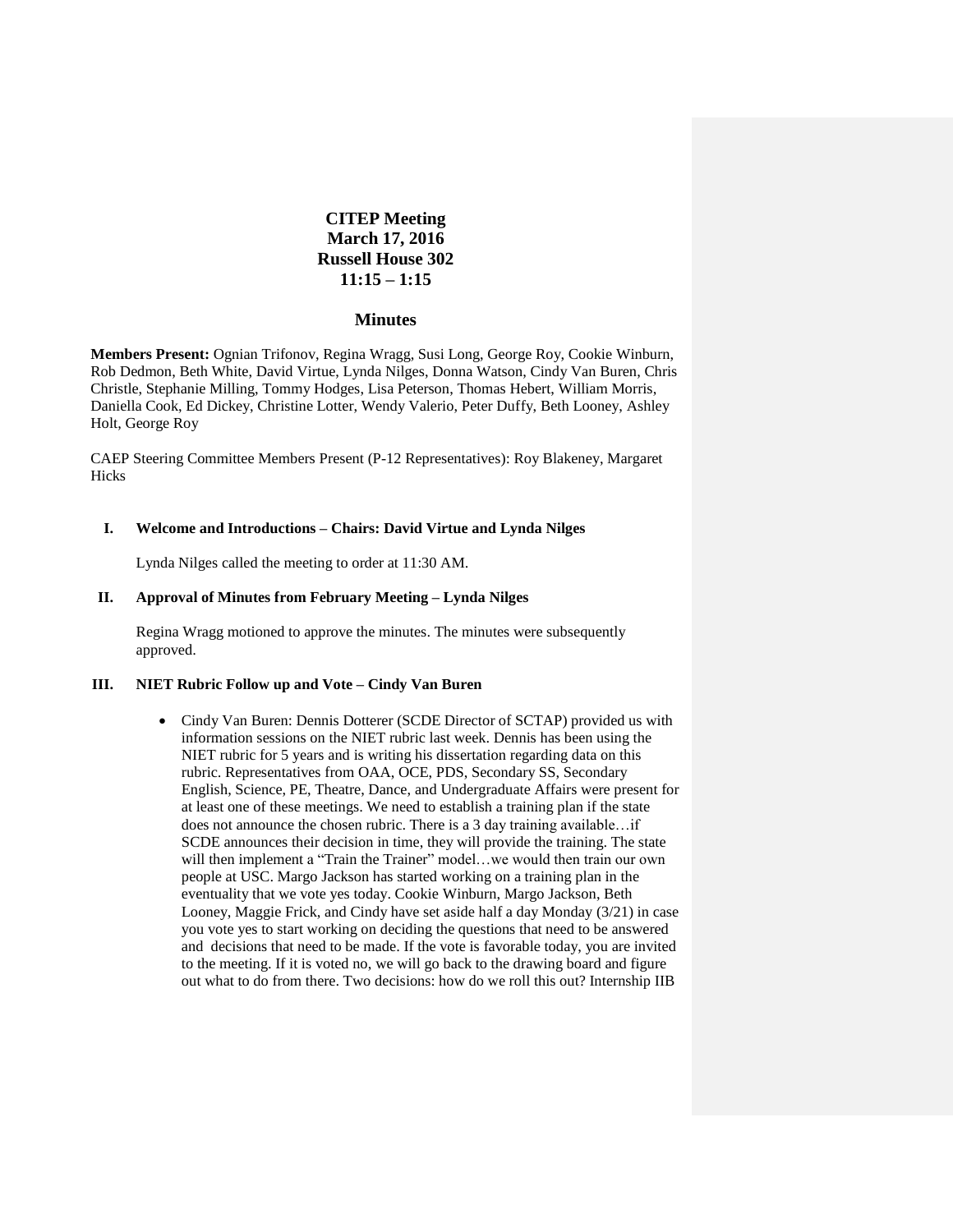in Fall or roll out with everyone in the Fall? What is passing? SCDE is still requiring that we turn in Met/Not Met.

- Questions/Comments/Discussion:
	- oLynda Nilges: PE faculty personally endorse it. Any kind of system has some limitations, but we have a very specific PE assessment that we will continue to use. This does not have a huge impact on our program. For us though, adding a Component 5 that is PE specific would be beneficial.
	- oChris Christle: Special Ed looked at it and, prefacing, we have already had a rubric specifically for ADEPT. With this new rubric, it is not specific to the SPED areas and with the notion that we can't change/modify it in any way, it will be difficult. We will go with what the college goes with.
	- oLynda: one thing that came up in CAEP steering, we don't want to put ourselves in a position where we are doing assessment after assessment to cover our bases.
	- o Daniella Cook: Secondary SS believes the rubric is fine but we need a sound plan for how we are going to train these coaching teachers. (PR Plan for coaching teachers and supervisors because they are going to be alarmed).This is a tight timeline, so we need to take that into consideration.
	- oLynda: How do we train and get everyone trained? We will have to be aware of this.
	- oCindy: Margo Jackson represented us at an IHE collaboration meeting and SCDE showed a timeline for rolling out the new rubric statewide. First year teachers would begin using in 2017-18 in school districts. IHEs need to be one year ahead of that so that we are graduating students that are already familiar with the rubric. How late it too late for training? SCDE must announce before June  $1<sup>st</sup>$  for other colleges to implement. USC is different because we have to change our rubric for CAEP and we are the first up for accreditation.
	- o Susi Long: Speaking for ECE Faculty, one of their concerns is that we are behind, and we need to go ahead with this. We want to use what SCDE is using, but don't want to go into the time to be trained if we do not know for sure. If we have to commit 3 days in the summer for training…how do we compensate?
	- o Stephanie Milling: Music is in favor, but they were not available to meet.
	- oCindy: University faculty have to go through a 3 day training and be certified. Coaching teachers may not have to go through the 3 day training and be certified, but we must seek clarification on this. If we are training coaching teachers, we would need to do so during the school year and provide substitutes.
	- o Margaret Hicks: Don't we want our coaching teachers trained during the summer prior to the school year? At the beginning of the school year, many teachers will not want to leave their classroom.
	- oChris Christle: Taking them out of the classroom is not a good idea because there are so many other meetings they must attend, especially with Special Education.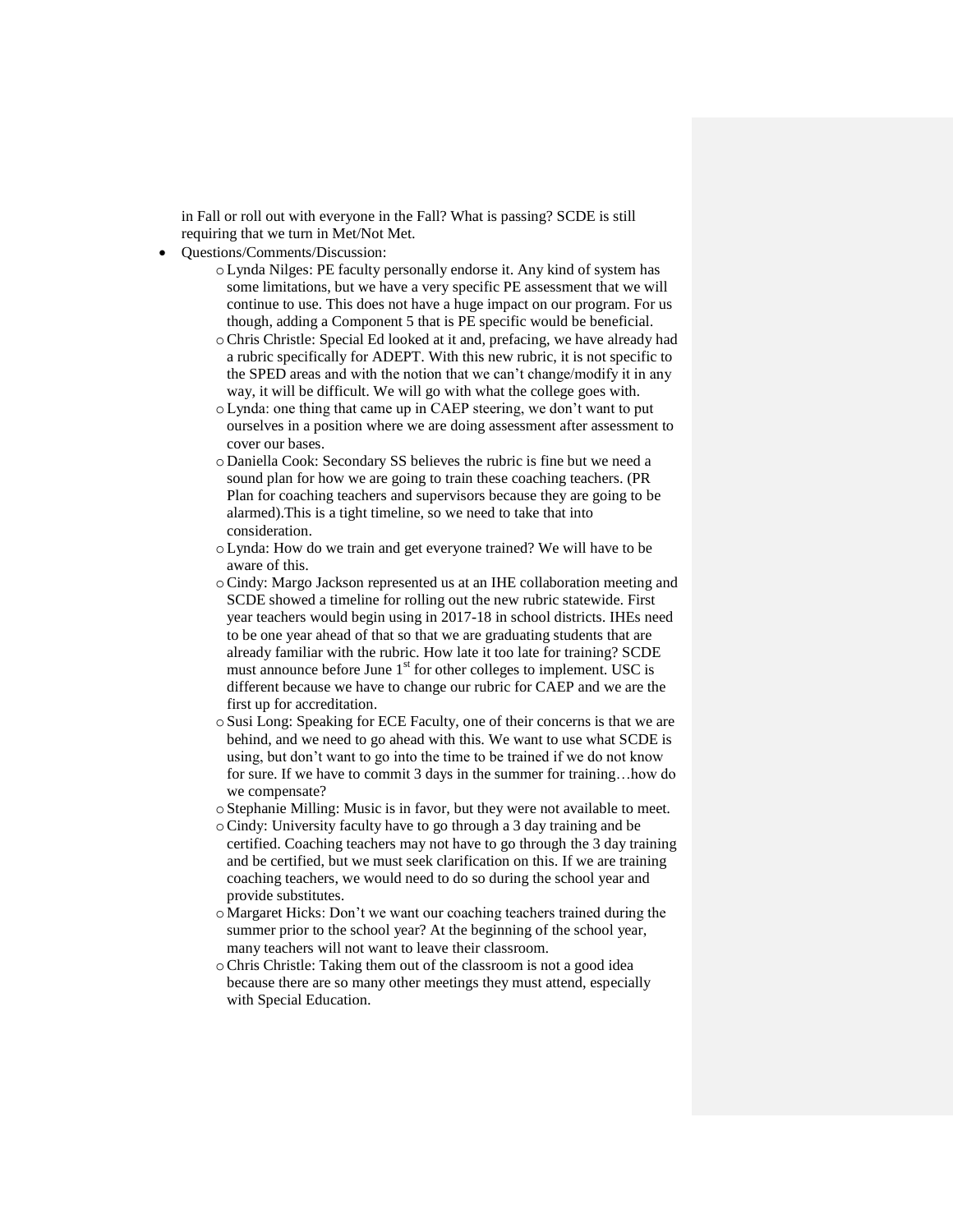- oCindy: If this is the rubric that SCDE is choosing, then all of these teachers will have to be trained either way, and this will be less teachers the district will have to train.
- oChris: It is getting harder and harder to get coaching teachers, because what is in it for them? There are a lot of teachers turning this down.
- o David: As an incentive, build that into the way they are evaluated as professionals. If you are expected to engage in collaborative learning with others as part of evaluation, this could be an incentive.
- oCookie: The plaque from USC is actually very important to a lot of teachers.
- oChris: We should ask in coaching teacher surveys what an incentive would be for them. (OAA will look to add this to the survey.)
- o Daniella: We must consider the needs of our USC interns. Once we start to tie that expectation to our interns successfully completing our programs, we will potentially impact who completes our programs.
- o Peter Duffy: I tell students all the time that this is the one place to take chances and fail big and have support. Does not feel this rubric supports this.
- o Daniella: The community also want their students to come out of classrooms and be prepared and successful, and this should be considered.
- o Susi: I think that what happens is when students get out in schools, they do find these evaluation systems and we need to show them how to use this system as development and a coaching tool.
- o Stephanie: Agrees with Peter…there are so many indicators in each criterion and to even say that all of us could do all of this in a semester is overwhelming. Maybe there are ways to take aspects of it.
- oLynda: When the rubric was presented, Dennis Dotterer really talked about the fact that our teachers coming out are not going to be at that top level and very few are at that top level. This is a shift in our thinking because our students are going to want to be above and beyond. Dennis encouraged us to think about that as a pass/not pass.
- o Stephanie: Having worked in a system where the top score was an A and you weren't allowed to give students an A, it is very unfair. Dennis encouraged us to think about what our point of success is and it will not be a level 4 all the way around. We would have the opportunity to decide.
- $\circ$  Margaret Hicks:  $6<sup>th</sup>$  grade students are being assessed on an 8 level rubric, but 4 is considered an A and 4 is where they want  $6<sup>th</sup>$  graders to be. We can look at this at the college level. The next step will be how to tease this out if we decide to adopt this.
- oBeth White: Just recently had a conference with an intern whose supervisor was giving her a 2 and she was upset because her peers were given a 4.
- oCindy: The TAP schools use 5 levels, state will be adopting a 4 level NIET rubric. We have to have something in the fall that is more than met/not met because what we have right now is not a rubric, it is a checklist. It is not acceptable for CAEP. If we create one ourselves and do

**Comment [PL1]:**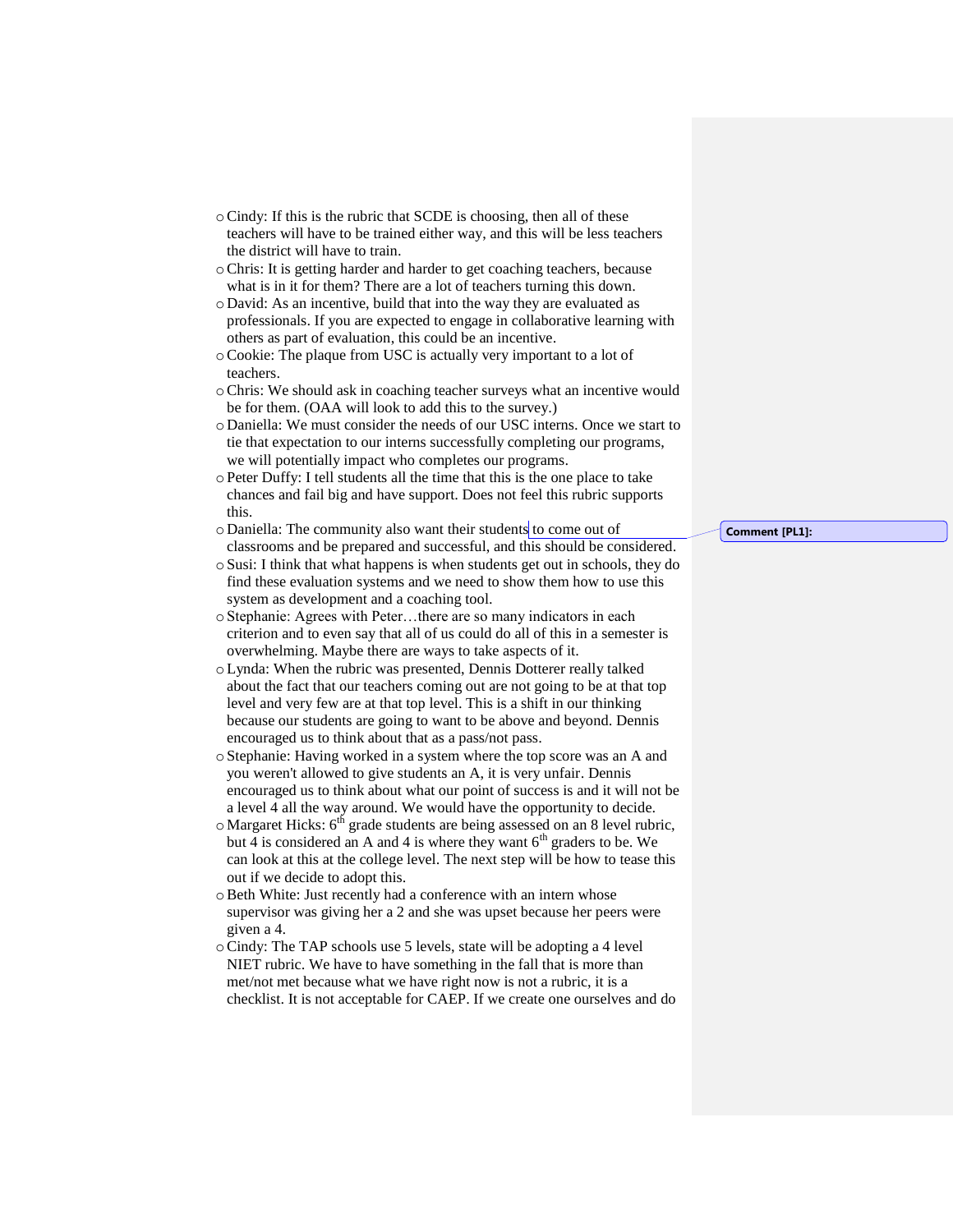not choose NIET, we will have to adopt our own and have it approved by CAEP. SCDE and CAEP do not care what rubric we use as long as it meets the requirements. Many colleges will continue to use the rubric they have been using and developed. One benefit that we would have is if SCDE adopts this rubric, our candidates will be trained once they start teaching. Another state institution is changing the rubric and they will now have to go through a validity study with CAEP, so we do not want to be in this same situation. It may not fit into your program, everyone said the same about ADEPT and we found ways to make it work. SCDE will bring in NIET twice for 3 days in June…there will be a Train the Trainer model. Whoever goes this summer will become our trainers and we would need your help in deciding that. University supervisors, coaching teachers, and faculty that teach methods courses would need training. We could pay NIET \$7500 to train 75 people prior to June  $1<sup>st</sup>$  if we decided to do this.

- After a lengthy discussion, Lynda then called a motion to vote: Motion on the floor is that we vote to approve the NIET rubric. 9 have voted to approve. Opposed: 1 Abstaining: 2. The NIET rubric will be adopted.
- Cindy: In 274-N on Monday (3/21) Cindy and OCE will meet with Dennis Dotterer and we will answer questions, think through the process, and determine changes/decisions that need to be made before engaging in training. Emails can be sent to Cindy in advance to ask on Monday.

#### IV. CAEP Annual Report Narrative – Cindy Van Buren

- Current Narrative:
	- oWe have selected Standard 1: Content and Pedagogical Knowledge. We are instituting a systematic approach to ensure that our candidates develop a deep understanding of the critical concepts and principles of their disciplines, and are able to use discipline specific practices flexibly to advance the learning of all students toward attainment of college and career readiness standards. Our Committee for Initial Teacher Education Programs (CITEP) is carefully monitoring the development and adoption of new state standards for PK-12 schools. Select faculty have participated in the preparation of those standards. Part of that involvement has focused on the development of a state document describing the portrait of a South Carolina graduate. That knowledge has become a core component of candidate preparation. CITEP has also begun an emphasis on the role of InTASC standards in the preparation of candidates with focus on the learner and learning; content; instructional practice; and professional responsibility.

In particular we are actively collaborating with the State Department of Education to identify and obtain data that support completer's performance in areas 1.2 - 1.5. We have submitted SPA reports in 28 program areas that support our claims that completer's apply content and pedagogical knowledge as evidenced by outcome assessments. We are also continuing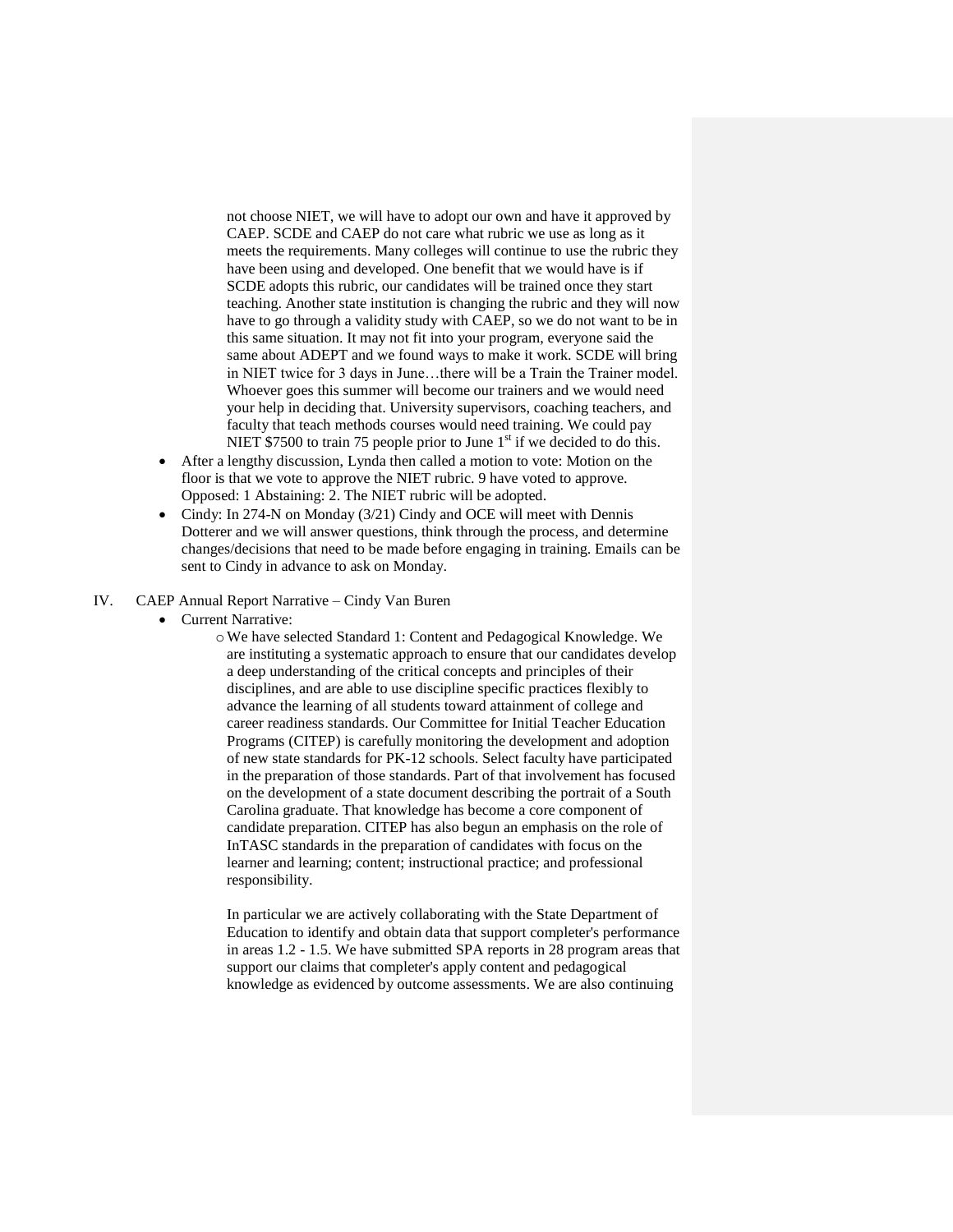to focus on the abilities of candidates to model and apply technology standards.

- Cindy: Every year we do a CAEP annual report and she looked back and read the two that we submitted in the past and is not sure if CITEP was a part of this. Prior to two years ago, it was a NCATE report. Narrative section: You all selected Standard 1 to be your area of continuous improvement (narrative is above). Cindy asks if CITEP can help to write this narrative for this year since she does not feel the above is adequate.
- Daniella: Could we by program area submit info to Cindy?
- Cindy: Think about anything from your program area that has happened in the past year or two that shows us as very strong in Standard 1. What have you done in terms of continuous improvement in CAEP Standard 1? Any ideas for your program area that what we have done to improve this area. Send by April  $1<sup>st</sup>$  to Cindy. The final report is due April  $15<sup>th</sup>$ .
- V. SLED/Background Check for Early Field Experiences Rob Dedmon
	- Including after school programs and summer programs if you are doing any type of work with PK-12 students, you would need to complete an online background check before entering that school and COE will need to keep this background check on file. We have not previously been doing this, and it is important that we begin this process in the fall. We can begin storing this information in Chalk & Wire (C&W). Students can upload their background check along with their TB Test indicating negative results. There will be directions on our website on how to upload these results to C&W. (See Rob's handout for additional information on the steps which may be revised.)
	- Daniella Cook: Does it meet HIPPA's requirements?
	- William Morris: This has been used by multiple schools and this has not been an issue for other institutions.
	- Rob: Students will have a folder in C&W for this specifically. Any student in a teacher preparation program has to have a C&W account...there are courses where students are taking a course and are not in the program. We will have to determine what we will need to do with these students. Either way, we have to at least start doing something. We need to index all courses in all programs that require students to step foot in a classroom. Rob has a chart that all program areas will need to complete. Rob will be sending an Excel sheet to your program and you will write yes/no if they go to a school for any of the courses.
- VI. Teacher Induction Model Tommy Hodges
	- At the last CAEP Steering Committee Meeting, one of the standards involved accumulation of student achievement data as an indication of intern effectiveness in P-12 schools. SC is not a value added state and SCDE is not giving us this data, so it will be up to us to determine how to obtain this data to determine our effectiveness. Partnered with this is a personal belief of Tommy that it is our responsibility of teacher educators is to support them after they finish. In order to marry these obligations, we looked at a model and teased out some preliminary ideas on how to